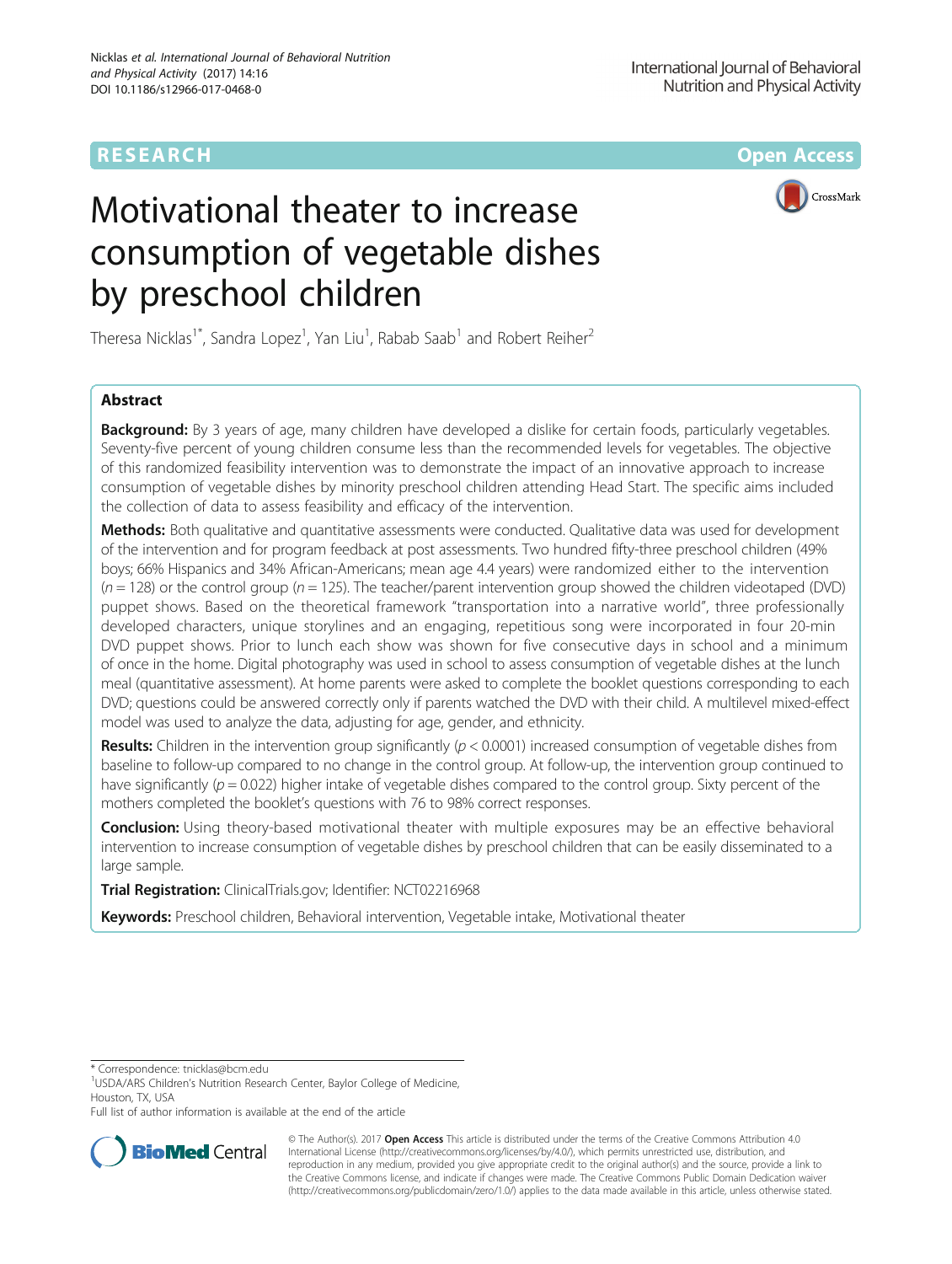### Background

Higher vegetable intake is associated with a lower risk of diabetes [[1\]](#page-8-0), cardiovascular disease [[2, 3\]](#page-8-0), several cancers [[4](#page-8-0)–[6\]](#page-8-0), and obesity [\[7](#page-8-0)–[10\]](#page-8-0). Dietary behaviors initiated in early childhood may persist into adulthood [\[11](#page-8-0), [12](#page-8-0)], lowering the risk of chronic diseases. By 3 years of age, many children have developed a dislike for certain foods, particularly vegetables [\[13](#page-8-0)–[16\]](#page-9-0). Seventy-five percent of young children consumed less than the recommended levels for vegetables, with median intakes less than one cup per day [\[17](#page-9-0)]. French fries constituted about 23% of all vegetables consumed. Many preschool children are reluctant not only to eat vegetables, but even to taste vegetables [[18](#page-9-0)–[21](#page-9-0)], which is reflected in the very low intake of vegetables observed in this age group [\[16, 22](#page-9-0)–[25](#page-9-0)]. This research focused on increasing consumption of vegetable dishes in two low-income minority groups, African-American (AA) and Hispanic-American (HA), that have disproportionately higher risk for developing obesity [\[26](#page-9-0), [27](#page-9-0)] and cancers [\[28](#page-9-0)] later in life. Since children's food preferences and practices are initiated early in life (e.g. 2- to 5-year-olds) [\[29](#page-9-0)–[34](#page-9-0)], early dietary intervention programs will have immediate nutritional benefit for young children, and should reduce chronic disease risk when these learned habits are carried into the adult years [\[35](#page-9-0)–[37](#page-9-0)].

Health education approaches involving drama or theatre performances in the school setting are underused [\[38](#page-9-0)–[41](#page-9-0)]. Theatre performances are a promising approach for engaging children with messages about healthy eating [[42](#page-9-0)] and weight related behaviors [\[41](#page-9-0)]. One study used theatre to change food-related knowledge and food choices of vegetables among children in grades 1–6 [\[42\]](#page-9-0). The theatre intervention made a substantial impact on children's reported food choices, but unfortunately the study design lacked a control group. Theatre interventions appear to be most effective when they involve a story (also called a narrative). A narrative's unique immersive capacity engenders arousal and attention [\[43](#page-9-0)]; helps create a deep affection for the characters [[44, 45\]](#page-9-0); and absorbs the viewers in an immersive fictional world [\[46](#page-9-0)]. Compared to live puppet shows, videotaped (DVD) puppet shows are relatively inexpensive to reproduce and can be shown to a wider audience numerous times in a variety of settings. Ninety-seven percent of US households have at least one DVD player [[47, 48\]](#page-9-0).

Several behavioral strategies have been used to increase vegetable intake in preschool children [[49](#page-9-0)–[52](#page-9-0)]. The one strategy most relevant to this intervention was the incorporation of vegetables into mixed dishes which is also one of the tips cited in USDA's ChooseMyPlate.gov [[53](#page-9-0)]. Approximately 59% of total vegetable intake among children and adolescents come from whole forms of vegetables with 41% coming from a mixed dish [[54](#page-9-0)]. This is reflected in the Houston Head Start (HS) menus. Thus, the focus of the intervention was to increase preschool children's consumption of dishes containing vegetables.

This study was a dietary change intervention targeted at children in HS. The goal of this study was to test the feasibility of an innovative approach to increase the consumption of vegetable dishes by preschool children who were predominantly low-income African Americans (AA) and Hispanics. The hypothesis was that the intervention with a parent/teacher component would increase consumption of vegetable dishes by preschool children.

#### General Procedures Phase I

#### Qualitative Assessment (Program Development)

Qualitative assessment was the primary focus of Phase I for obtaining information that was used for development of the characters and storylines for the Puppet shows. Phase I was conducted at six HS centers in three districts. In phase I, 30 teachers (50% AA and 50% Hispanics), and 30 parents (50% AA and 50% Hispanics), were recruited to participate in audio recorded, semi-structured, individual interviews to obtain their opinions about healthy eating/nonhealthy eating, media, cooking, and to obtain feedback, specifically addressing cultural and ethnic differences, which was used for development of the characters and storylines for the puppet shows. Teachers and parents were given the list of questions to take home and prepare for the interview, and parents were provided two additional questionnaires and were asked to prepare a list of their child's favorite foods. The information collected was used to develop four puppet shows to be used in the intervention study in the fall of 2014. The interviews were conducted in a semiprivate area at participating HS centers.

#### Development of Characters and Storylines

Characters and storylines were the main components of the narrative and were important determinants of its immersive quality.

Characters Three characters were professionally developed: Reggie Veggie, Judy Fruity, and Bag Boy. Character development required a rather rigorous process which involved character design, development, personality profile, and character dynamic. Reggie Veggie was a highenergy, humorous, and slightly bubbly hero/creator/ warrior and a strong mentor to Judy Fruity and Bag Boy (Fig. [1\)](#page-2-0). Judy Fruity was intelligent, clever, and a teacher portrayed as a "sleeper" sidekick supporting Reggie Veggie in getting children to eat vegetables and to change Bag Boy and make him healthy. However, Bag Boy was the "wanna be loser" underdog who refused to eat vegetables and wanted only chips and candy. But Reggie Veggie persuaded Bag Boy, with the encouragement/support of Judy Fruity, on the importance of eating vegetables and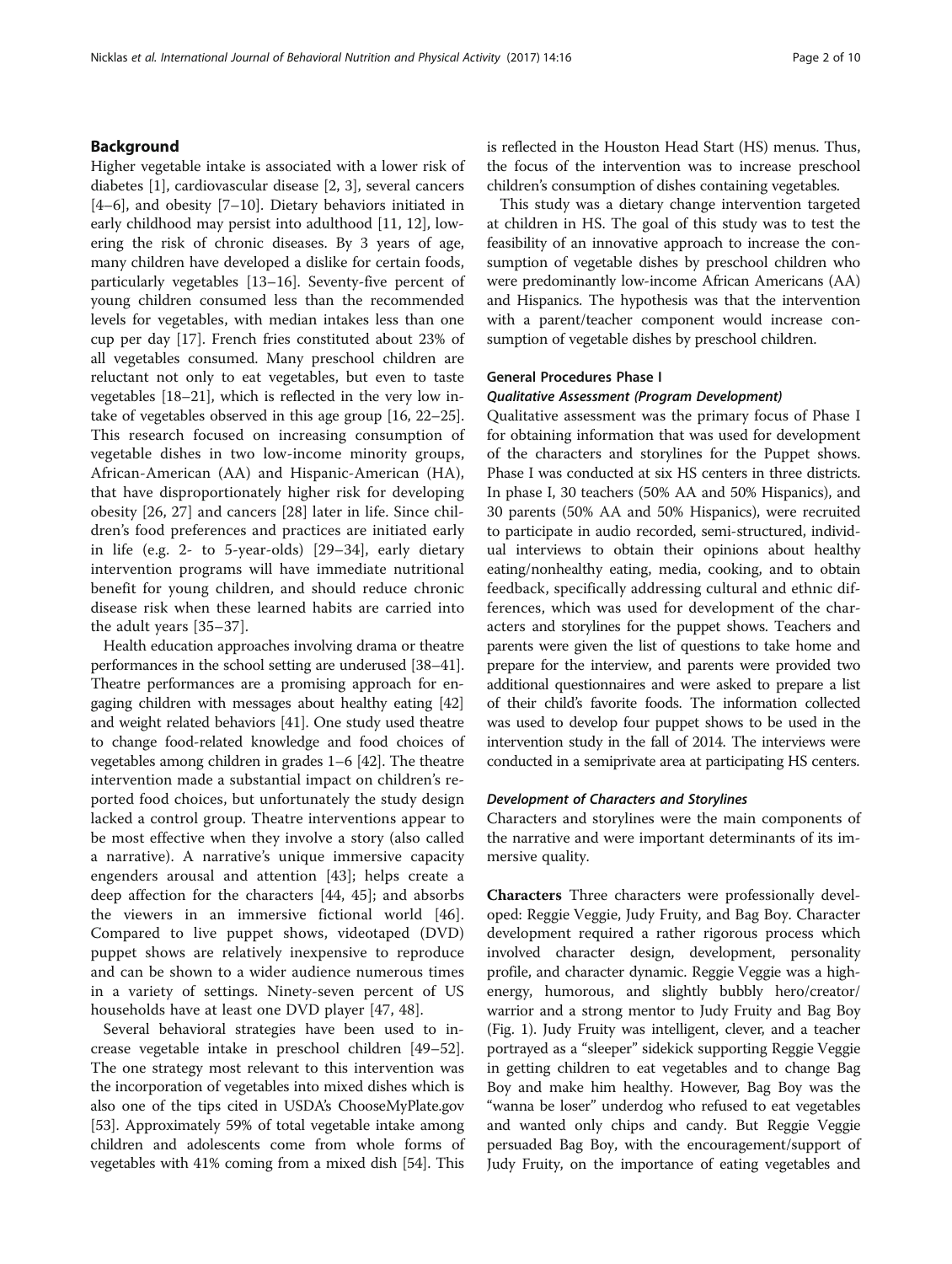<span id="page-2-0"></span>

the very special properties and nutritional value of vegetables. Bag Boy then tries the vegetables and is miraculously transformed into a "superhero" (Fig. 1).

Storyline Each puppet show had a story to tell with a repetitious, engaging song. The children learned the song, danced and jumped around, and sang the song during the shows and even throughout the day, including at home. The repetitious theme was that eating vegetables "Give You the Power to Play". Four behavioral strategies were incorporated into each puppet show: role modeling, reinforcement, encouragement, and rationale/reason. Puppet show one focused on vegetables that "crunched" (i.e., carrots, sweet potatoes) and were a good source of vitamins A and C. Puppet show two focused on vegetables that "Pop and Roll" (i.e., cherry tomatoes and peas) and were a good source of lycopene or B vitamins. Puppet show three focused on vegetables that were "Cool Veggies" (i.e., green beans, lettuce) and were a good source of vitamins C and K. Puppet show four focused on vegetables that were used for a "Craft Day" (i.e., broccoli, squash) and were a good source of calcium or vitamins A and C. The puppet shows were available in both English and Spanish.

#### Methods

#### Theoretical Framework

This feasibility study explored an intervention designed to motivate and persuade children to make healthful

vegetable choices by reaching them in a language they understood and in ways that were engaging and entertaining. The intervention included four DVDs (videos) theaterbased puppet shows that aimed at persuading children to increase vegetable consumption through encouragement, rationale/reason, reinforcement, and role modeling. The theoretical basis for the puppet intervention was "transportation into a narrative world" [\[55](#page-9-0)–[58](#page-9-0)], which has been identified as a mechanism of narrative impact. The impact of narrative messages on children's attitudes is dependent on the extent to which they become involved with the narrative [\[59](#page-9-0)]. Researchers have discussed this concept of absorption into a narrative [[55](#page-9-0)–[58\]](#page-9-0). This phenomenon of transportation is a convergent process where all mental systems and capacities become focused on the events in the narrative. Transportation is an integrative melding of attention, imagery, and feelings, focused on story events [[56](#page-9-0)–[58\]](#page-9-0) which influence the audience's cognitive, affective, and potentially, health behaviors. A person that has been "transported" suspends normal assumptions and enters the narrative as a new immersive frame of reference [\[60](#page-9-0)]. Transportation promotes the suspension of disbelief and the reduction of counterarguments, enables the story experience to become a personal experience, and creates player's deep affection for narrative protagonists. As one's thoughts center on the story, they respond emotionally to the characters and events and picture the events as they unfold. As a learning process "transportation into a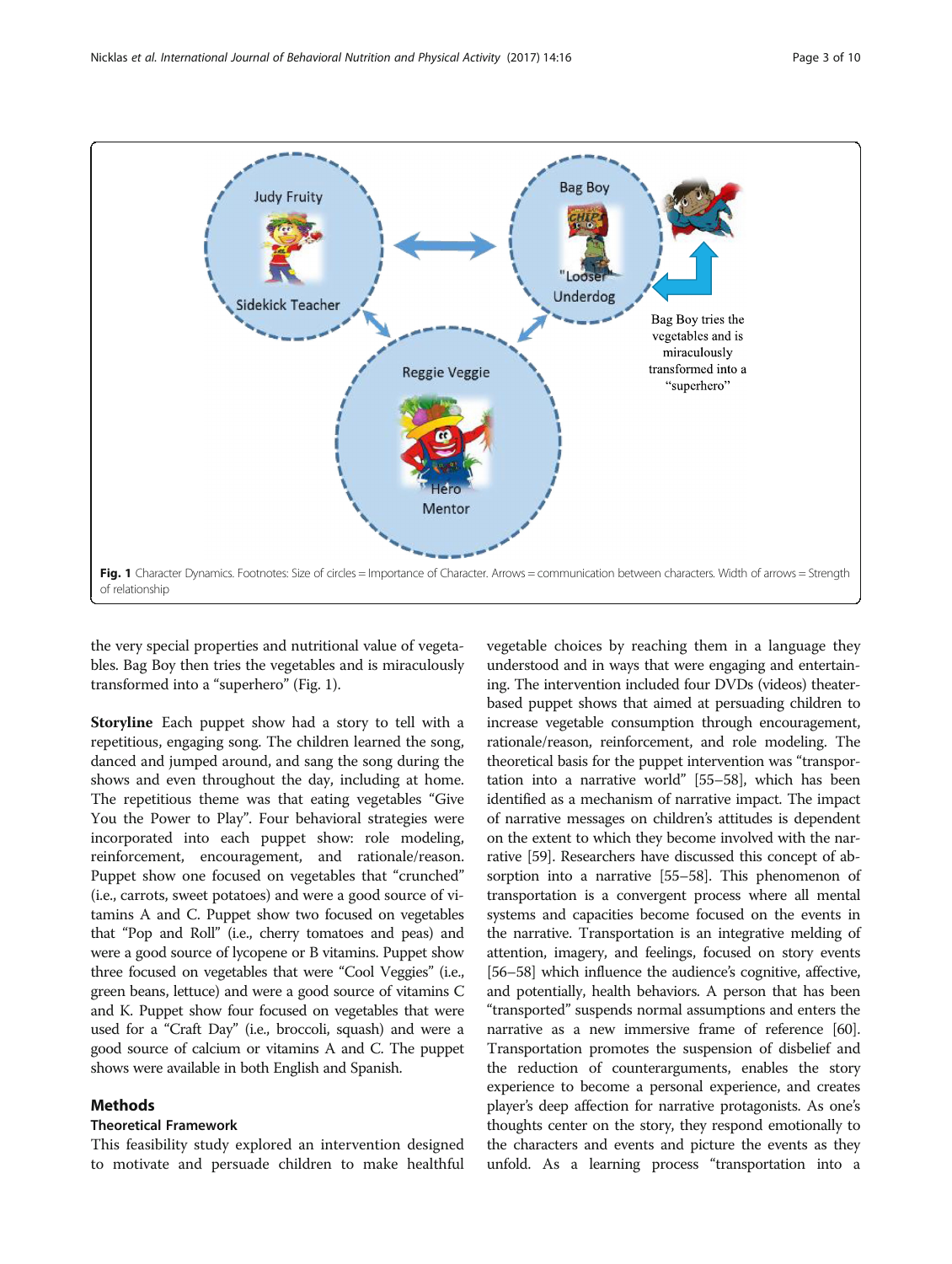narrative world" [\[56\]](#page-9-0) reflects the shift or transfer of an individual in both the cognitive and emotional domain. The major dimensions of transportation [\[56\]](#page-9-0) include cognitive attention to the story; emotional involvement; feelings of suspense; a lack of awareness of the surroundings; and, existence of mental imagery. Transportation complements the behavioral change theory, Social Cognitive Theory [\[61](#page-9-0)] in that the intervention showed role-modeling, encouragement, rationale/reason, and reinforcement for consuming vegetables. Briefly, the audience becomes immersed in a story, followed by character modeling of vegetable consumption and virtual tasting of vegetables, with increased vegetable preference leading to increased vegetable consumption.

#### General Procedures Phase II

Phase II was to test the feasibility of this innovative approach to increase the amount of vegetable dishes consumed by preschool children who were predominantly low-income AA and Hispanics. A secondary aim of Phase II was to obtain program feedback.

#### Recruitment Strategy

The study was approved by Baylor College of Medicine (BCM) Institutional Review Board, and consent forms were signed before the initiation of observation. Recruitment strategies included flyers that were sent to the home with the children, presentations at parent meetings, face-to-face recruitment during child drop-off and pickup at HS, and active involvement of the HS manager and staff in the recruitment process. These strategies were used in all recruitment phases of this study. Flyers that briefly explained the study activities and requested parent and child contact information were sent home with all children at each of the six participating HS centers. The study coordinator collected the completed flyers that were returned to the school administration. When less than 50% of the schools' enrollment did not return flyers, arrangements were made to meet parents to provide a brief description of the study activities, to encourage enrollment, and to arrange for drop off or pick up of consent forms.

#### Intervention

The intervention was conducted in 11 classrooms at three schools in three HS districts for four consecutive weeks to accommodate the series of four puppet shows. Based on the theoretical framework "transportation into a narrative world", three professionally developed characters, unique storylines and an engaging, repetitious song were incorporated in four 20-min videotaped puppet shows. Prior to lunch each show was shown for five consecutive days in HS and a minimum of once in the home. On Mondays each intervention child took home a bag including the DVD video for that week, a pamphlet, main ingredients to prepare a simple vegetable snack, crayons, and a disposable camera (if parents did not have a smart phone) to use as instructed in the booklets. The pamphlet materials included positive feeding practices, instructions on snack recipe preparation, content information contained in the videos, in-home instructions on taking and sending pictures of the children preparing and tasting the snack, and questions for parents about the video content. The questions on the video content could be answered correctly only if the parent had watched the video. On Mondays of weeks two, three, four, and five, researchers gathered from the teachers the booklets that were returned by the parents from the previous week. As an incentive, each time a family returned a completed pamphlet, they were entered into a drawing to have a professionally taken family portrait.

#### Qualitative Assessment (Program Feedback)

Four focus groups (FGs) were conducted with parents  $(n = 19)$  who participated in the intervention were conducted at three HS centers in three different HS districts. The focus groups (FGs) were moderated by a trained coordinator and in the presence of a research intern who was involved in conducting the study. The FGs were audiotaped, and participants were compensated \$25 cash for their time. Refreshments and childcare were provided at each FG. Reading and following the instructions in each booklet, watching the videos, and preparing a vegetable snack were the major components of the in-home intervention.

A total of three FGs were conducted with teachers  $(n = 22)$  and, they were audiotaped, and participants were compensated \$25 cash for their time. Refreshments were provided during the FGs. The moderator used a written guide to assist in getting enough feedback from the teachers concerning the implementation of the intervention at HS, any changes they thought would make the program more successful, and strategies for optimizing compliance of the participating families with the takehome portion of the intervention. They were asked specifically about children's reactions to the characters, video content, and what they thought the children learned from watching the videos.

#### Quantitative Assessment

The digital photography method was used to assess consumption of vegetable dishes in children [[62](#page-9-0), [63\]](#page-9-0). Assessment was done 2 days prior to the 4-week intervention and 2 days after the intervention was completed. Trained assessors used digital cameras to capture images of the vegetable dishes for initial serving, before additional servings, and after additional servings of vegetable dishes. Each assessor documented the picture numbers corresponding to each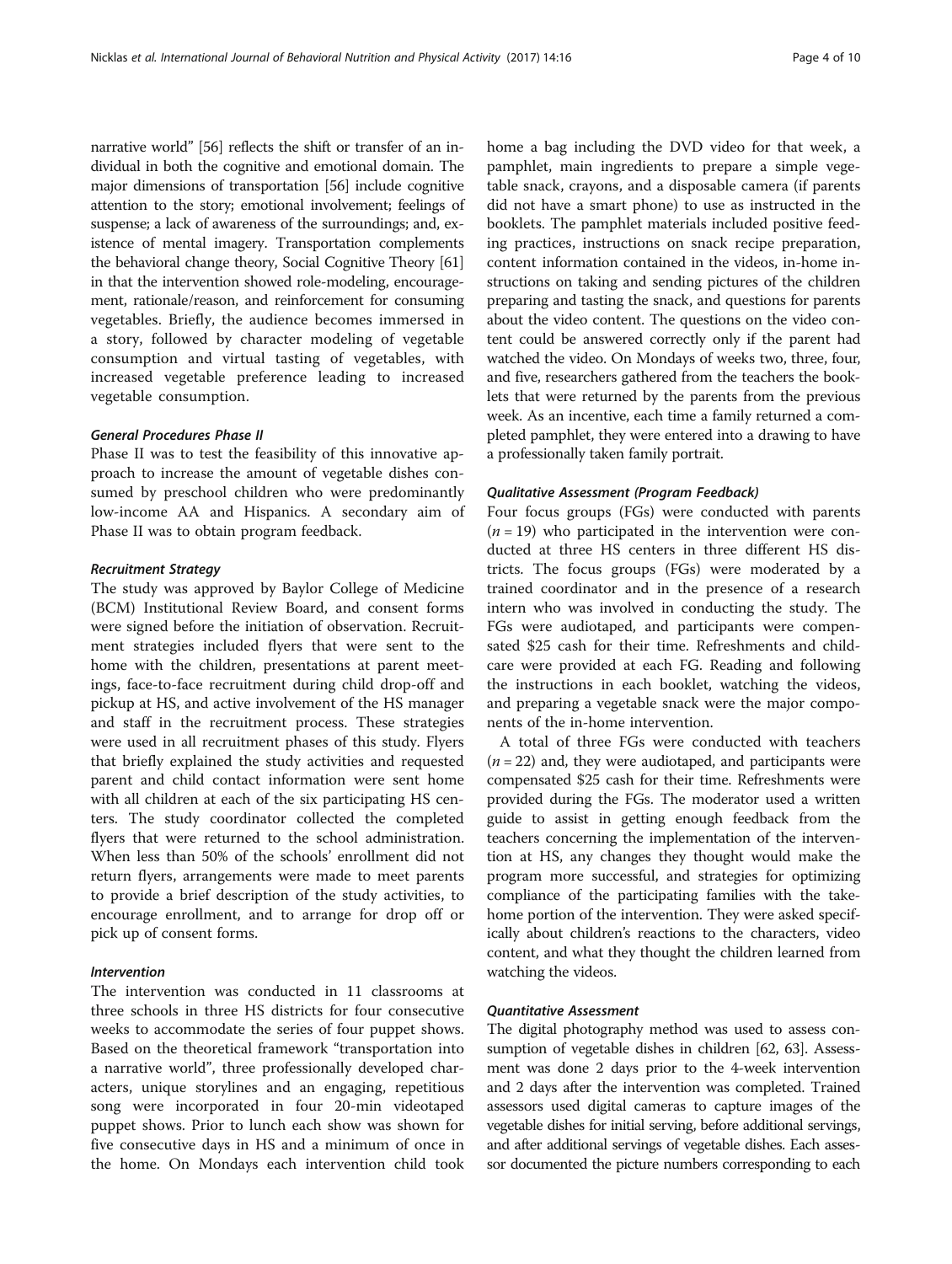child being observed on the meal observation form (MOF). Placement mats with children's identification numbers were used. As the children finished eating, plates were marked with the corresponding personal identification number and then transferred to the plate waste station for weighing. Plate waste measurement in grams (g) of each vegetable dish per child was recorded on the MOF to identify individual consumption of vegetable dishes (amount served minus plate waste). Interrater measurements were done on more than 10% of the sample. During the 4-week intervention period the control group did not receive any alternate intervention. Prior to lunch, the intervention teachers/aides were encouraged to introduce the lunch menu items to the children and to emphasize the vegetables being served and in what dish. The school lunch menus were not altered to include more whole forms of vegetables or to increase the amount served. The intent was to increase the awareness of the children of what vegetables were being served and in what dishes. It was not possible to observe the control teachers to see if they introduced the vegetables dishes to the children; however, they were not encouraged to do so. The three ways vegetables were served in HS were in entrée vegetable dishes, vegetable mixed dish, or as a whole vegetable dish.

#### Analytical procedures

All analyses were conducted using Statistical Analysis Software (SAS) [[64](#page-9-0)]. Significance was set at  $p < 0.05$ . Numerical (Skewness, Kurtosis, and Kolmogorov-Smirnov D) and graphical methods were used to test for data normality. Baseline demographic characteristics were examined for differences between groups by using a chi-square analysis for the categorical variables and an analysis of variance (ANOVA) for continuous variables, respectively. Intent-to-treat analysis assessed the influence of dropouts on the effect of the intervention).

The hypothesis was that children who participated in the intervention would be significantly more likely to consume more, or at least taste more, dishes with vegetables than the control group. The multilevel mixedeffect model was used to account for the clustering of individuals within schools. This mixed model technique also allowed for unequal numbers of participants at baseline and follow-up. The model included group and time as fixed effects and schools as a random effect. The interaction term for group (intervention or control) by time (pre-test and post-test) was examined to determine whether the change in the intervention group from pre-test to post-test was significantly different from the change in the control group over time. The model was adjusted for child's gender, age, and ethnicity to account for the confounding influence. Standardized effect sizes were computed according to Cohen [[55](#page-9-0)]. Small, medium, and large effect size is defined as 0.2, 0.5, and 0.8, respectively.

#### **Results**

#### Demographic Characteristics (Table 1)

A total of 253 preschool children (mean age = 4.4 years) participated in the study (128 intervention, 125 control,). The sample was 49% boys and 66% Hispanics and 34% AA. There were no significant differences in demographic characteristics between the control and intervention groups. Figure [2](#page-5-0) depicts The CONSORT diagram for the Intent-to-treat analysis result.

#### Changes in Vegetable Consumption (Fig. [3](#page-5-0))

Children in the intervention group significantly  $(p <$ 0.0001) increased consumption of vegetable dishes from baseline to follow-up compared to no change in the control group. At follow-up, the intervention group continued to have significantly ( $p = 0.022$ ) higher intake of vegetable dishes compared to the control group. The intervention effect size was considered small (Cohen's  $d = 0.28$ ). Sixty percent of the mothers completed the questions in the booklets, with 76 to 98% correct responses depending on which video was watched (Table [2\)](#page-6-0).

#### Program Feedback From Parents Videos

When parents were asked about how often their children viewed the videos 100% responded their child viewed at least three of the puppet videos. Parents agreed that watching the videos helped children understand that eating vegetables would make them strong and healthy. Children learned that vegetables provided "vitamins" and energy, and they also could identify junk food, and some children repeated that eating junk food made them tired. Some mothers said that watching the videos educated them on the health benefits of the featured vegetables and that they were motivated to cook, eat, and serve more of the vegetables shown in the videos to their families.

Table 1 General demographic characteristics of subjects at baseline

|                            | Total           | Control       | Intervention  | $P$ -value |
|----------------------------|-----------------|---------------|---------------|------------|
| Sample, n (%)              | 253 (100.00)    | 125 (49.41)   | 128 (50.59)   |            |
| Gender, n (%)              |                 |               |               | 0.658      |
| Boys                       | 125 (49.41)     | 60 (48.00)    | 65 (50.78)    |            |
| Girls                      | 128 (50.59)     | 65 (52.00)    | 63 (49.22)    |            |
| Race/Ethnicity, n (%)      |                 |               |               | 0.065      |
| <b>Hispanics</b>           | 166 (65.61)     | 89 (53.61)    | 77 (46.39)    |            |
| African American           | 87 (34.39)      | 36 (41.38)    | 51 (58.62)    |            |
| Age, $\overline{x} \pm SD$ | $4.43 \pm 0.65$ | $4.38 + 0.69$ | $4.47 + 0.54$ | 0.261      |

 $\overline{x}$  = mean, SD standard deviation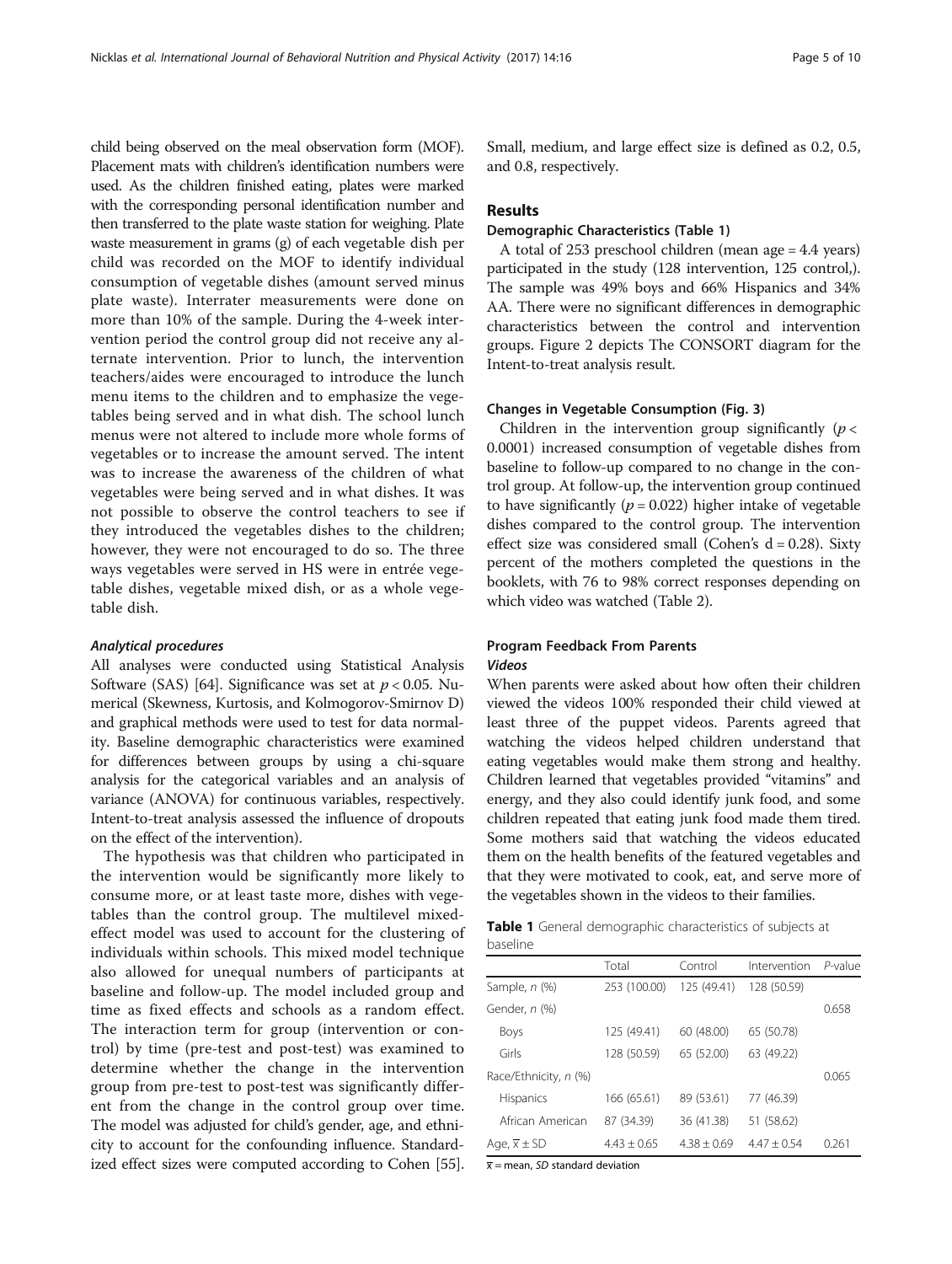<span id="page-5-0"></span>Nicklas et al. International Journal of Behavioral Nutrition and Physical Activity (2017) 14:16 Page 6 of 10



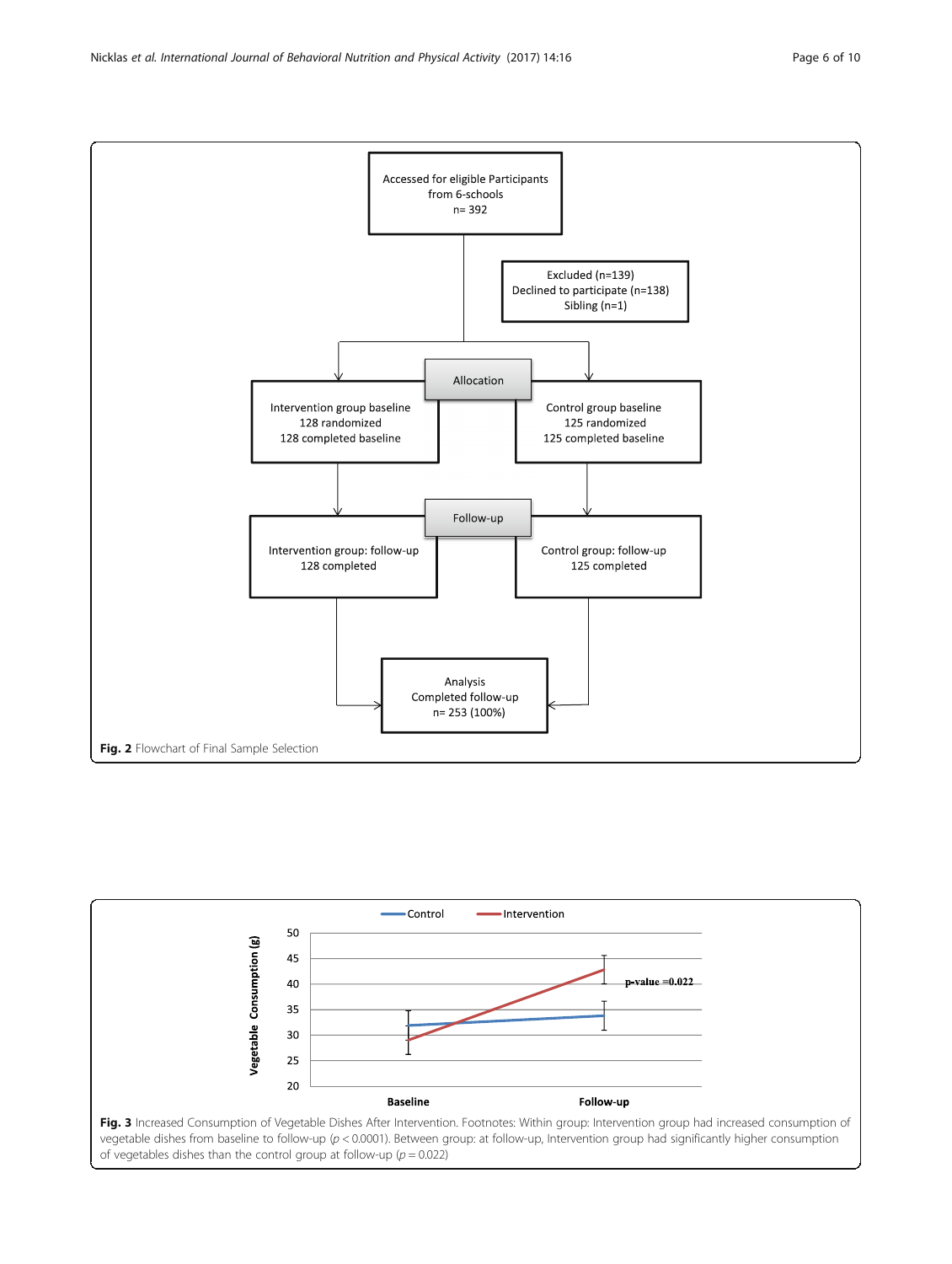<span id="page-6-0"></span>Table 2 Evaluation results of the parent component<sup>a</sup>

|                                      | Response    | Number         | Percent |
|--------------------------------------|-------------|----------------|---------|
| Videotape 1 (Crunch) Questions       |             |                |         |
| Name a vitamin that carrots are an   | Correct     | 48             | 98.0    |
| excellent source of?                 | Not correct | 1              | 2.0     |
| Which disease can eating carrots     | Correct     | 41             | 87.2    |
| help prevent?                        | Not correct | 6              | 12.8    |
| Sweet potatoes are good for which    | Correct     | 35             | 76.1    |
| body organ?                          | Not correct | 11             | 23.9    |
| What was 1 of the 2 highlighted      | Correct     | 44             | 95.7    |
| vegetables in the video?             | Not correct | $\mathcal{L}$  | 4.4     |
| Videotape 2 (Pop and Roll) Questions |             |                |         |
| Name something that cherry           | Correct     | 44             | 88.0    |
| tomatoes have in them?               | Not correct | 6              | 12.0    |
| Name a vitamin that peas have?       | Correct     | 42             | 87.5    |
|                                      | Not correct | 6              | 12.5    |
| What was 1 of the 2 highlighted      | Correct     | 43             | 97.7    |
| vegetables in the video?             | Not correct | 1              | 2.3     |
| Videotape 3 (Cool Veggies) Questions |             |                |         |
| Name a nutrient that green beans     | Correct     | 27             | 84.4    |
| have?                                | Not correct | 5              | 15.6    |
| What nutritional benefit does        | Correct     | 3              | 9.4     |
| romaine lettuce have on the body?    | Not correct | 29             | 90.6    |
| What was 1 of the 2 highlighted      | Correct     | 30             | 96.8    |
| vegetables in the video?             | Not correct | 1              | 3.2     |
| Videotape 4 (Craft Day) Questions    |             |                |         |
| Name a nutrient in broccoli?         | Correct     | 28             | 93.3    |
|                                      | Not correct | $\mathfrak{D}$ | 6.7     |
| Name a mineral that squash has?      | Correct     | 27             | 90.0    |
|                                      | Not correct | 3              | 10.0    |
| What was 1 of the 2 highlighted      | Correct     | 26             | 96.3    |
| vegetables in the video?             | Not correct | 1              | 3.7     |

<sup>a</sup>Approximately 79% Response Rate

All parents reported their children requested watching the videos over and over again; 75–90% of parents reported watching the videos at least once. Of those who did not watch all of the videos, 10–25% reported watching only parts. One or two of the parents who participated in the focus group reported not watching the videos because they were too busy with other children, school work, and household chores. A suggestion was made to have a parent–child meeting at schools once a week to watch the videos together. A mom reported that interacting with her child while cooking helped her child eat more vegetables. Parents said the intervention helped them learn new and fun ways of preparing and eating vegetables. They liked the positivity and energy of the characters, who they believed helped and encouraged the children to try new vegetables. The parents learned the importance of eating vegetables and its impact on general health; Most of the parents agreed that the videos accomplished the goal of getting children to eat more vegetables. All of the parents rated the message to eat more vegetables to be very important, and most said they would purchase these videos in stores if they saw them at a reasonable price.

Parents also reported that their children liked the song and the names of the characters. Parents believed the reason their children liked the videos was because it was cartoon-like, the characters interacted with the audience (children), and encouraged them to participate because of the upbeat singing and dancing and the bright colors. Children jumped with excitement and joy as the characters appeared on the screen. Some of the children loved Reggie, some especially the girls loved Judy, and some loved Bag Boy. Some of the children liked Bag Boy because they could associate with him the most because they, like Bag Boy, didn't want to eat vegetables. According to the parents, Bag Boy was successful in getting the children to taste the vegetables. The children would mimic the characters; importantly, the parents said their children noticed and commented on how the characters were so nice and polite to each other in the videos. Parents thought the display of the importance of friendship was a great attribute of the videos. The parents reported the children had strong positive reactions to the song and they memorized it quickly. They continued to sing the song even though the intervention had been completed for months.

#### Booklets

Some parents thought the booklets were a way to inform them and their children about vegetables. Parents confirmed that the questions in the booklets were simple and filling them out was informative. They all clarified that their children enjoyed coloring the vegetables and characters in the booklets. The instructions on taking and sending pictures were clear, although some parents suggested dedicating a live session for instructions on taking and sending the pictures. There were just a few issues with kids not wanting to wait till after the picture was taken to start eating. A suggestion was also made to send text messages as reminders to take the pictures and to send them. Some parents complained that their busy schedule was a hindrance to filling out and turning in the booklets.

#### Snack preparation

Most parents reported they prepared the snacks, but a few reported not preparing certain ones knowing their child would not like eating it. Most mothers commented that snack preparation created more interaction and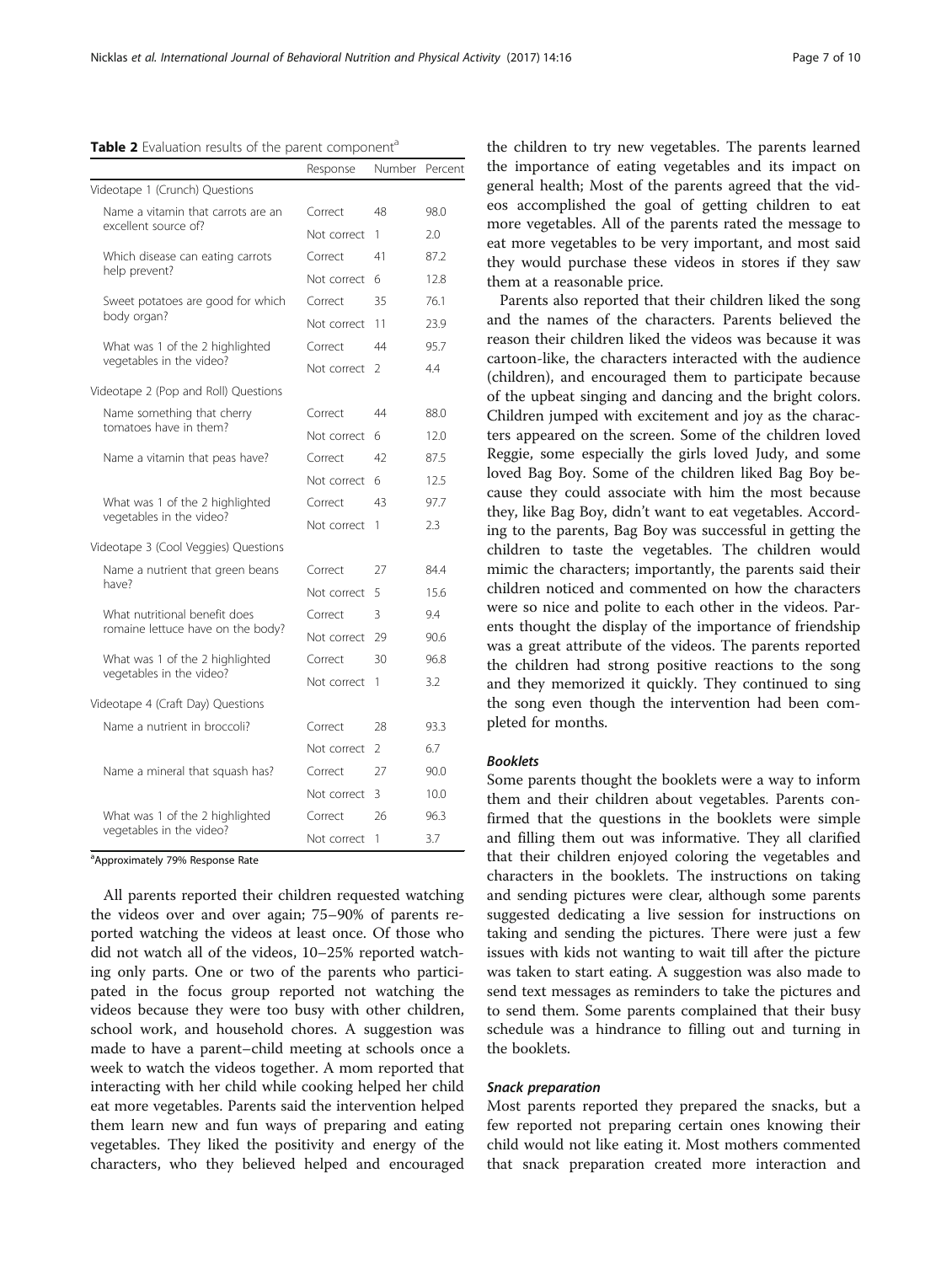bonding with their child; children enjoyed helping in the preparation of the vegetables because it made them feel "big". After watching the videos the children were more willing to try vegetables, especially when they helped in the preparation of the recipe snack. Though some of the parents did not have time or didn't make the time to be involved in their children's activities, overall, the parents thought the study was good as is, the videos were not long, the recipes were not complicated, and this was a good way to keep parents involved and informed.

#### Program Feedback From Teachers

All the teachers reported that their students watched all of the videos for most of the duration during class time. In their opinion, some of the reasons that kept students from watching the entire video were hyperactivity, absenteeism, and a few behavior issues. They suggested technical solutions that could improve on gaining the attention of the children which included projecting the shows on a larger screen to improve visibility and using better-quality speakers or sound system. Another suggestion was incorporating more singing throughout the shows to maximize the attention and involvement of the children.

Teachers reported that the children liked the videos because of the song; they sang and danced along. Most children remembered the song in such a way that they started singing it before the video was played and they would continue with the song throughout the day. Children hummed the song at naptime and then sang it all together. They liked how the characters danced, the sound effects, and the colorful vegetables in the videos. Teachers believed that some children identified with Reggie; they called out his name and sang along with him. Other teachers reported that children identified with Bag Boy; they wanted a chip bag to put on their head just like Bag Boy. Similar to the children, Bag Boy did not like vegetables but his appreciation for vegetables changed after tasting them. Every time kids refused to eat their vegetables, teachers encouraged them to do so using Bag Boy as a model. Teachers thought some children didn't identify with Judy Fruity because they viewed her as a teacher to Bag Boy. Teachers reported that after viewing the videos children started liking carrots, spinach, peas, and sugar snap peas. The concept of having energy as a result of eating vegetables was quite appealing to the children, so much so they would remind each other saying "You're not eating your vegetables you won't have energy." The children asked if eating peas, carrots, or green beans gave them the "Power to Play". Children shouted "Eat'em Up" (the final encouraging message at the end of each video) at lunch every time vegetables were served. Teachers reported that the intervention had a positive impact on children; those

children who ate their vegetables were proud of themselves and encouraged their peers to do the same. Viewing the videotaped puppet shows made the children brave and encouraged them to taste the vegetables they avoided eating, especially the green ones. Importantly, teachers reported that after viewing the videos more children requested seconds of vegetables instead of entrée or starch because vegetables provided them with energy.

Children learned the names and shapes of different vegetables. They also went so far as to identify the vegetable in the video as a "crunch" or a "pop" vegetable. Teachers also noticed that the children learned from viewing the videos that eating vegetables makes one grow to be healthy; why vegetables were important; what vegetables do to the body; social/emotional skills; and the sounds of the vegetables. To improve the program, teachers suggested a few changes such as: preparing snacks in front of the parents; having more demonstrations of the activities included in the booklets; having some of the characters dress up and visit with the children at HS; and having a live puppet show with the actual vegetables which would provide children with the opportunity to explore all five senses. Other suggestions were to create an app or web link to access and watch the videos.

To summarize, teachers understood that the purpose of the intervention was getting the children to eat more vegetables to be healthier. They thought the videos were a great idea to promote vegetable consumption and teach the children new vocabulary. Teachers expressed that the videos had an effect not only on the children but also on the teachers. Watching the videos made them aware that in order to get their children to eat vegetables, role models (teachers and parents) need to be better educated on vegetables and they need to eat them as well.

#### **Discussion**

This pilot feasibility study was a dietary change intervention targeted at children in HS. The goal of this exploratory study was to test an innovation approach to increasing intake of vegetable dishes among minority preschool children. The intervention was motivational theatre performances designed to engage children to eat a variety of vegetables by reaching them in a language they speak and in ways that are engaging and entertaining. Theatre interventions appear to be most effective when they involve a story (also called a narrative). A narrative's unique immersive capacity engenders arousal and attention, helps create a deep affection for the characters, and absorbs the viewers in an immersive fictional world. Compared to live puppet shows, videotaped puppet shows are relatively inexpensive to reproduce and can be shown to a wider audience, numerous times, and in a variety of settings.

This study provides data supporting the use of videotaped puppet shows using a storyline, a repetitious song,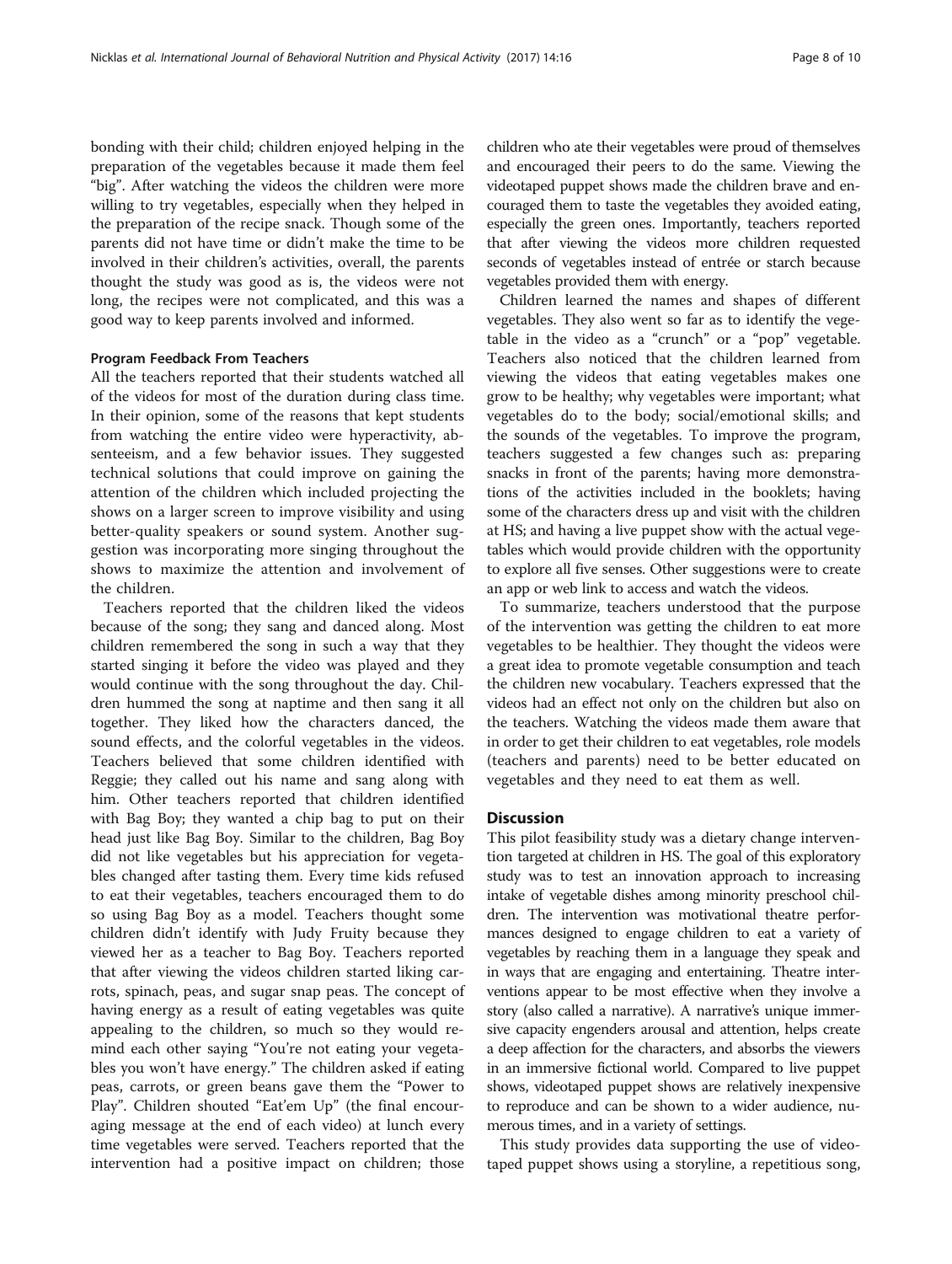<span id="page-8-0"></span>and three well-tested characters with their own personality profiles to change eating behavior. The videotaped puppet shows, shown on repeated occasions, significantly increased consumption of vegetable dishes by preschool children. The present results add to the body of literature showing that multiple exposures to a theatre intervention with a strong theoretical framework can have a significant impact on young children's consumption of vegetable dishes. The use of puppet shows is an appropriate medium of intervention to use with preschool children based on their level of cognitive development. Children of this age are preliterate. Therefore, they are almost entirely visual and attracted to visual media. Puppet shows are an example of a potent visual medium. Additional research is needed to determine whether the positive gains from theatrical interventions targeting preschool children, with a sound theoretical framework, and observed short-term, are sustained over time. Although the effect size was small, the increase in consumption of vegetable dishes was significant and supports feasibility.

#### Conclusion

Using theory-based motivational theater with multiple exposures and related activities may be an effective behavioral intervention to increase consumption of vegetable dishes by preschool children that can be easily disseminated to a large sample.

#### Abbreviations

AA: African American; AIDS: Acquired immunodeficiency syndrome; ANOVA: Analysis of variance; BCM: Baylor College of Medicine; DVD: Digital versatile/video disc; FG: Focus group; HIV: Human immunodeficiency virus; HS: Head start; MOF: Meal observation form; USDA: United States Department of Agriculture; VCR: Videocassette recorder

#### Acknowledgements

We wish to thank Harris County Head Start District, Gulf Coast Community Services Association, Head Start, Avance Head Start, and mothers and children for their participation in this study. We also wish to thank members of the project team Riva Alan; composer/musician, Whitney Janene; writer, Kuecher Jean, Ruhe Greg and Lazerus Nitsana; puppeteers, Blair Jeremy; film maker, Shirong Amy; consultant, Islam Noemi, Morgado Cristina and Davis Janelle and finally Vides David, Umanzor Edgar and Reyes Tirsa project interns.

#### Funding

This study was sponsored by the National Institutes of Health (NIH)/National Institute of Child Health and Human Development through grant number R21- HD073608. Partial support was received from the USDA Agriculture Research Service through specific cooperative agreement 58-6250-0-008.

#### Availability of data and materials

Data would be available on request.

#### Authors' contributions

This manuscript was collaboratively drafted by all authors, who provided edits and corrections and agreed to the final submitted version. TN was responsible for project conception, development of overall research plan, study oversight, wrote and edited the paper, and had primary responsibility for final content. LS project coordinator was responsible for data collection, writing and editing the paper. LY was responsible for statistical analysis, construction of tables, and editing of the paper. SR was responsible for data collection and editing the paper. RR oversaw the development of the characters and the content and execution puppet shows and editing the paper. All authors read and approved the final manuscript.

#### Competing interests

The funding sources had no input into the study design, the interpretation of the results, or drafting the manuscript. Aside from the above funding disclosure, the authors declare no conflicts of interest. All authors participated equally in this study and in the preparation of this manuscript. This work is a publication of the United States Department of Agriculture (USDA/ARS) Children's Nutrition Research Center, Department of Pediatrics, Baylor College of Medicine, Houston, Texas. The contents of this publication do not necessarily reflect the views or policies of the USDA, nor does mention of trade names, commercial products or organizations imply endorsement from the U.S. government.

#### Consent for publication

The manuscript does not contain any individual data. Therefore, it is not applicable.

#### Ethics approval and consent to participate

The study was approved by Baylor College of Medicine (BCM) Institutional Review Board, and written consents were obtained from parents before the initiation of the study.

#### Author details

<sup>1</sup>USDA/ARS Children's Nutrition Research Center, Baylor College of Medicine Houston, TX, USA. <sup>2</sup> Founder of Esmartchoice, FutureWise Inc, and Innertainment, Burbank, CA, USA.

#### Received: 28 September 2016 Accepted: 23 January 2017 Published online: 07 February 2017

#### References

- 1. Ford E, Mokdad A. Fruit and vegetable consumption and diabetes mellitus incidence among U.S. adults. Prev Med. 2001;32:33–9.
- 2. Ness A, Powles J. Fruit and vegetables, and cardiovascular disease: a review. Int J Epidemiol. 1997;26:1–13.
- 3. Joshipura K, Ascherio A, Manson J, Stampfer M, Rimm E, Speizer F, Hennekens C, Spiegelman D, Willett W. Fruit and vegetable intake in relation to risk of ischemic stroke. JAMA. 1999;282:1233–9.
- 4. Steinmetz K, Potter J. Vegetables, fruit, and cancer prevention: a review. J Am Diet Assoc. 1996;96:1027–39.
- 5. Vainio H, Weiderpass E. Fruit and vegetables in cancer prevention. Nutr Cancer. 2006;54:111–42.
- 6. Feskanich D, Ziegler R, Michaud D, Giovannucci E, Speizer F, Willett W, Colditz G. Prospective study of fruit and vegetable consumption and risk of lung cancer among men and women. J Natl Cancer Inst. 2000;92:1812–23.
- 7. Hall J, Moore S, Harper S, Lynch J. Global variability in fruit and vegetable consumption. Am J Prev Med. 2009;26:402–9.
- 8. U.S Department of Agriculture. Nutrition Evidence Library. Is intake of fruits and vegetables related to adiposity in children? Evidence summary overview. [http://www.nel.gov/evidence.cfm?evidence\\_summary\\_id=250197.](http://www.nel.gov/evidence.cfm?evidence_summary_id=250197) Accessed 26 Jan 2017.
- 9. Centers for Disease Control and Prevention. Fruit and vegetable consumption among high school students: United States. MMWR. 2010;60:1583–6.
- 10. Tohill B. Center for Disease Control and Prevention. Dietary Intake of Fruits and Vegetables and Management of Body Weight. World Health Organization (WHO). 2005. http://www.who.int/dietphysicalactivity/ publications/f%26v\_weight\_management.pdf. Accessed 26 Jan 2017.
- 11. Baranowski T, Mendlein J, Resnicow K, Frank E, Cullen KW, Baranowski J. Physical Activity and Nutrition (PAN) in children and youth: behavior, genes, and tracking in obesity prevention. Prev Med. 2000;31:S1–S10.
- 12. Aggett PJ, Haschke F, Heine W, Hernell O, Koletzko B, Lafeber H, Ormission A, Rey J, Tormo R. ESPGAN Committee on Nutrition Report: Childhood diet and prevention of coronary heart disease. J Pediatr Gastroenterol Nutr. 1994;19:261–9.
- 13. Beyer N, Morris P. Food attitudes and snacking patterns of young children. J Nutr Educ. 1974;6:131–3.
- 14. Owen G, Kram K, Garry P, Lower J, Lubin A. A study of nutritional status of preschool children in the United States. Pediatrics. 1974;53:597.